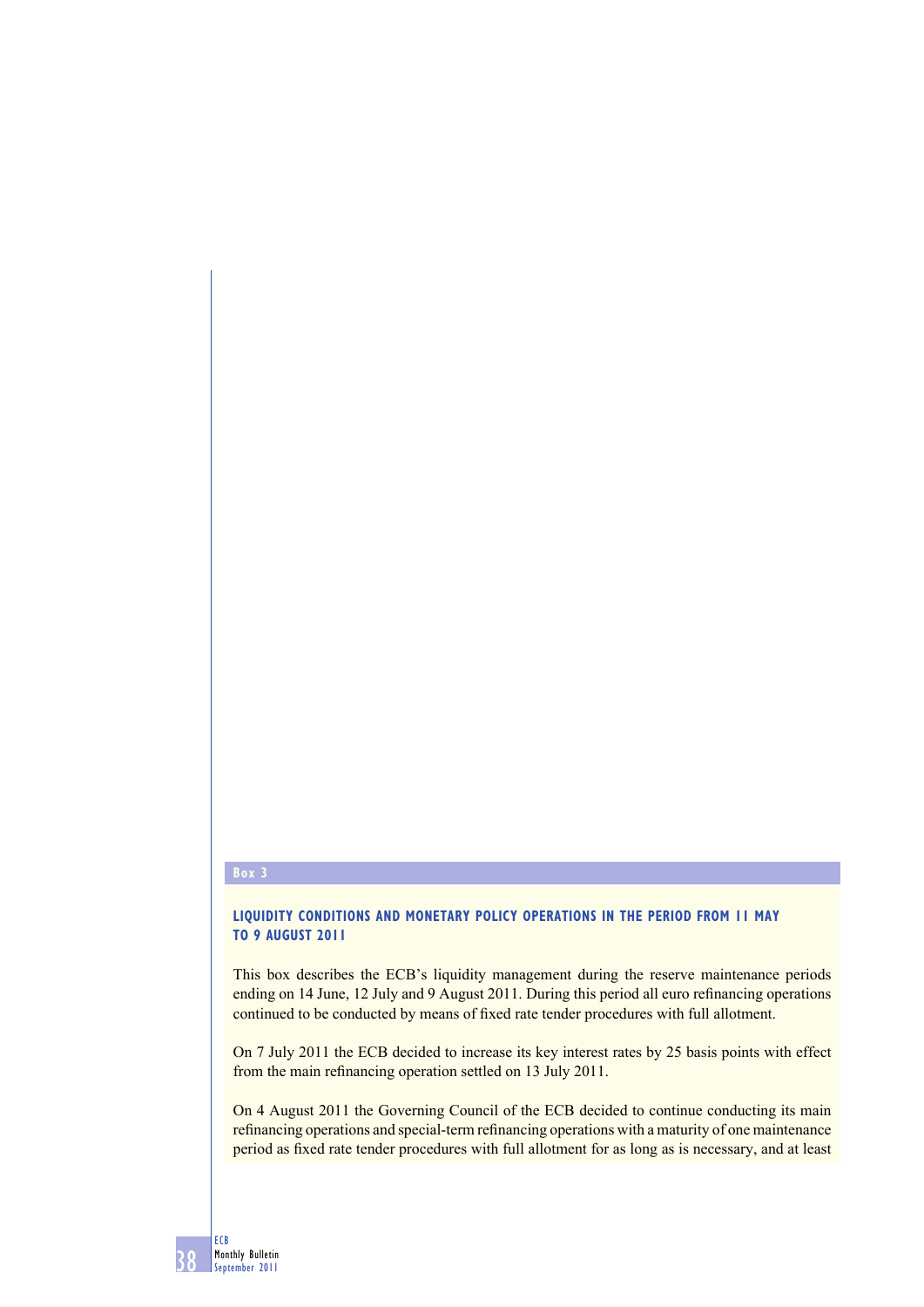## **ECONOMIC AND MONETARY DEVELOPMENTS**

**Monetary and financial developments**

until the last maintenance period of 2011 ends on 17 January 2012. The Governing Council also decided to conduct the three-month longer-term refinancing operations to be allotted on 26 October, 30 November and 21 December 2011 as fixed rate tender procedures with full allotment.

Furthermore, given the renewed tensions in some euro area financial markets, the ECB executed a supplementary refinancing operation, which had no impact on liquidity conditions in the period under review. The Governing Council decided to allot a supplementary liquidity-providing  $six$ -month longer-term refinancing operation on 10 August 2011 as a fixed rate tender procedure with full allotment.

Moreover, on 7 August 2011 the ECB began to again actively implement the Securities Markets Programme (SMP) – which had first been announced on 10 May  $2010 -$  in conjunction with weekly liquidity-absorbing operations with a one-week maturity aimed at sterilising the additional liquidity injected through the programme.

## **Liquidity needs of the banking system**

In the period under review the banking system's aggregate daily liquidity needs – defined as the sum of autonomous factors, reserve requirements and excess reserves (i.e. current account holdings in excess of reserve requirements) – averaged  $\epsilon$ 482.4 billion. This was  $\epsilon$ 5.4 billion

higher than the daily average recorded in the previous three maintenance periods (i.e. the period from 9 February to 10 May 2011).

This mainly reflected a further increase in the average value of autonomous factors, which increased by  $E$ 7.4 billion to stand at  $\epsilon$ 272.4 billion. The average level of reserve requirements was  $\epsilon$ 207.5 billion, down by €1.9 billion. Daily excess reserves 1 averaged  $\epsilon$ 2.5 billion, up from  $\epsilon$ 1.2 billion in the previous three maintenance periods (see Chart A).

# **Liquidity supply**

In the period under review total liquidity supplied by means of open market operations averaged €516.2 billion, an increase of  $€18.9$  billion compared with the previous three maintenance periods, with tender operations<sup>2</sup> providing an average of €381.5 billion.





1 For information on the factors influencing excess reserves, see the box entitled "Excess reserves and the ECB's implementation of monetary policy", *Monthly Bulletin*, ECB, October 2005.

2 Tender operations include main refinancing operations, longer-term refinancing operations and fine-tuning operations, the last of which can be either liquidity-providing or liquidity-absorbing.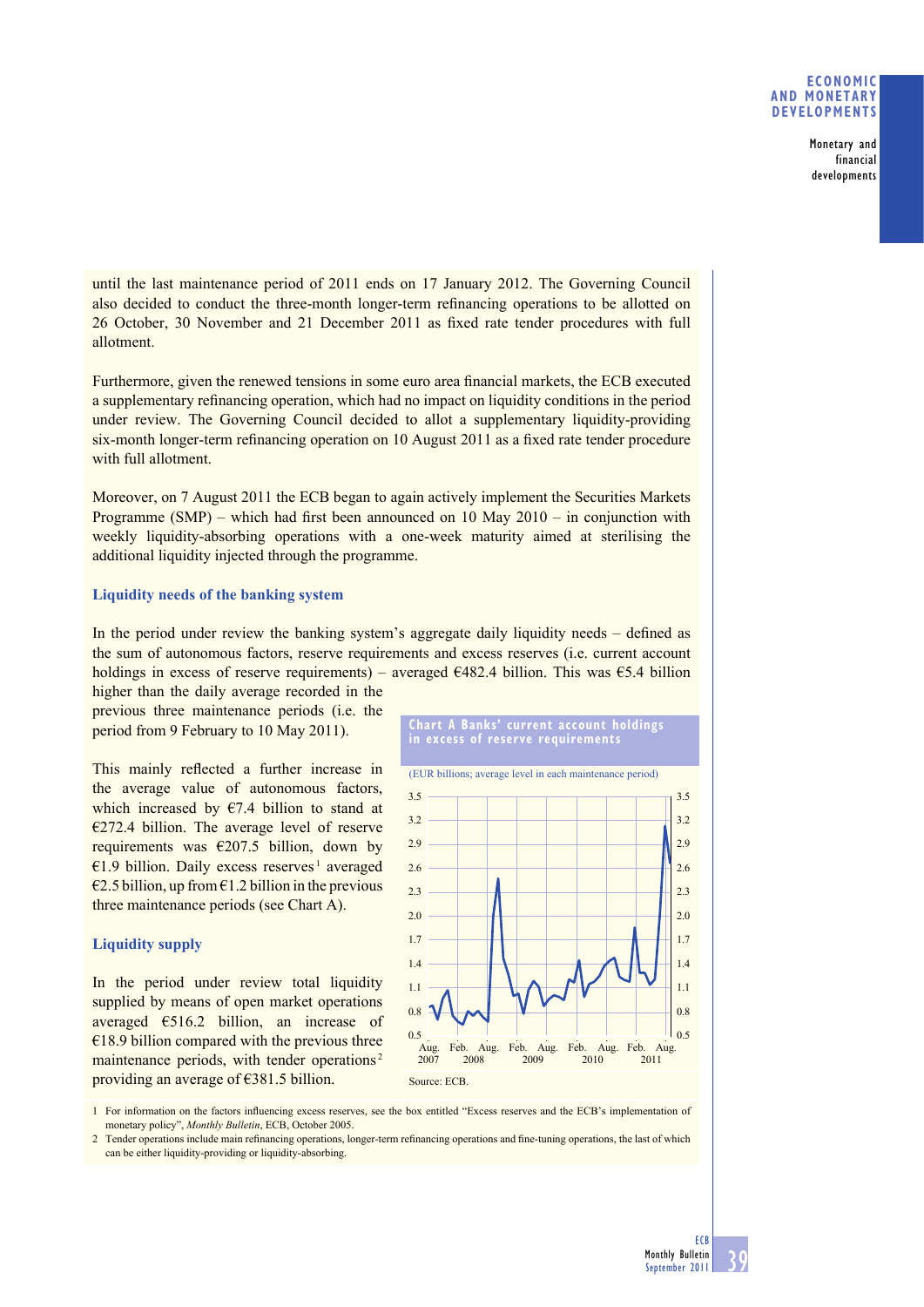Compared with the previous three maintenance periods, the average liquidity supplied by one-week main refinancing operations increased by  $\epsilon$ 29.5 billion to  $\epsilon$ 141.8 billion, while the average liquidity provided by specialterm refinancing operations with a maturity of one maintenance period decreased by €3.8 billion to stand at €72.5 billion. In parallel, the average liquidity supplied by three-month longer-term refinancing operations decreased by  $\text{\large\ensuremath{\in}} 5.5$  billion to stand at  $\text{\large\ensuremath{\in}} 244.5$  billion. The total liquidity provided through longer-term refinancing operations averaged  $\epsilon$ 317.0 billion, compared with  $\epsilon$ 326.4 billion in the previous review period.

Together, the covered bond purchase programme (CBPP) and the Securities Markets Programme provided an average of €134.6 billion of liquidity. The CBPP, for which purchases ended on 30 June 2010, provided  $\epsilon$ 60.1 billion, down marginally from  $€60.6$  billion in the previous review period. On 5 August 2011 the net value of settled purchases under the SMP stood at  $\epsilon$ 74.0 billion, down slightly from  $\epsilon$ 76.1 billion on 6 May 2011 on account of maturing amounts.

#### **Chart B Liquidity needs of the banking system and liquidity supply**

(EUR billions; daily averages for the review period are shown next to each item)



In parallel, weekly operations neutralised all the liquidity provided by the SMP, absorbing an average of  $\epsilon$ 74.6 billion in the period under review. Liquidity absorbed by means of fine-tuning operations with an overnight maturity on the last day of each maintenance period averaged €77.3 billion (see Chart B).

#### **Use of standing facilities**

Overall, the increase in the supply of liquidity resulted in average excess liquidity rising to €36.0 billion in the period under review (up from €22.5 billion in the previous review period). This led to higher net recourse to the deposit facility,<sup>3</sup> which averaged around  $\epsilon$ 33.5 billion.

### **Interest rates**

The ECB's key interest rates increased by 25 basis points with effect from the main refinancing operation settled on 13 July 2011. The rate on the main refinancing operations increased to

<sup>3</sup> Net recourse to the deposit facility is calculated as recourse to the deposit facility minus recourse to the marginal lending facility, including weekends.